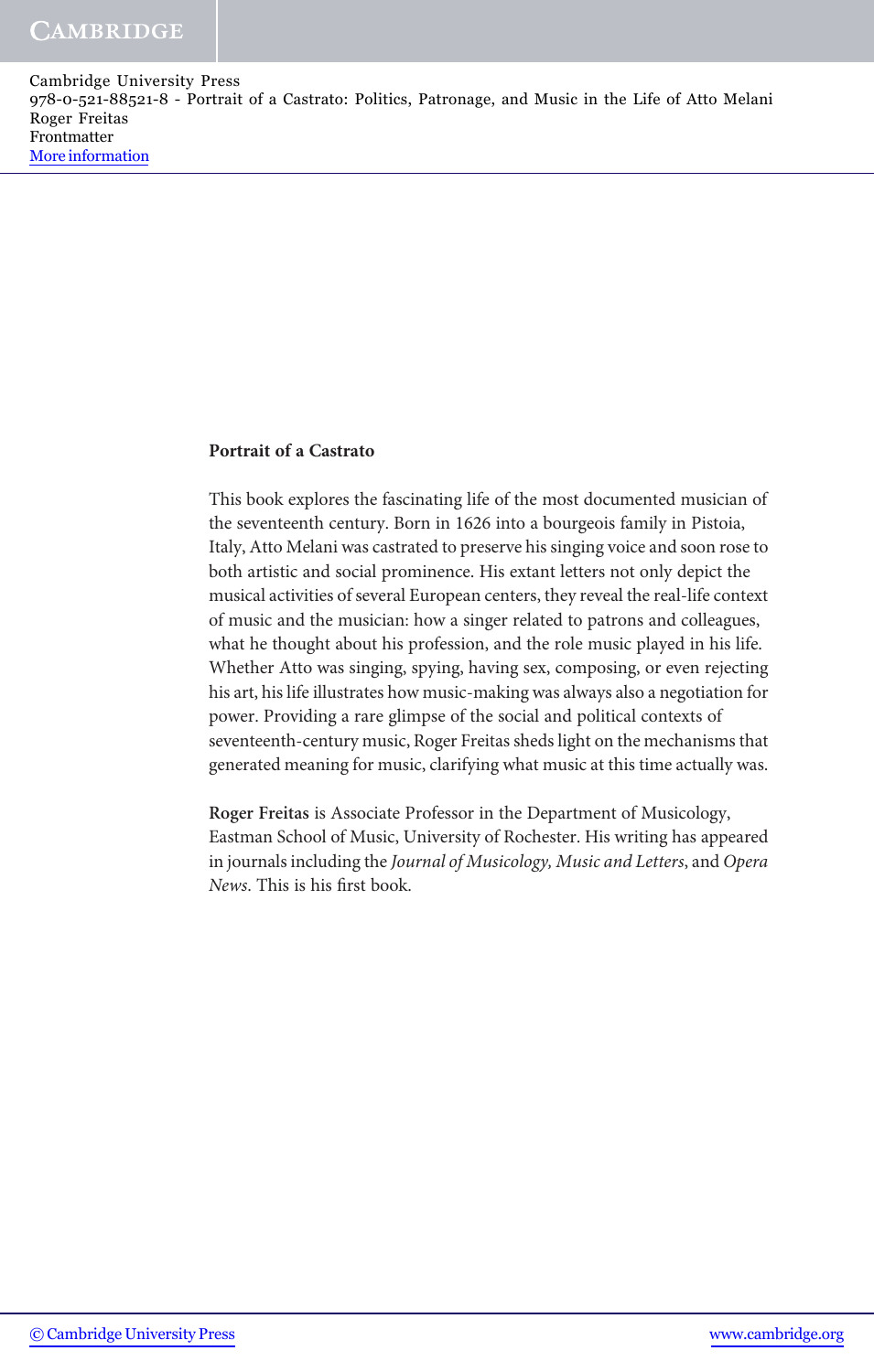#### New perspectives in music history and criticism

General editors: Jeffrey Kallberg, Anthony Newcomb and Ruth Solie

This series explores the conceptual frameworks that shape or have shaped the ways in which we understand music and its history, and aims to elaborate structures of explanation, interpretation, commentary, and criticism which make music intelligible and which provide a basis for argument about judgements of value. The intellectual scope of the series is broad. Some investigations will treat, for example, historiographical topics, others will apply cross-disciplinary methods to the criticism of music, and there will also be studies which consider music in its relation to society, culture, and politics. Overall, the series hopes to create a greater presence for music in the ongoing discourse among the human sciences.

#### Published titles

Leslie C. Dunn and Nancy A. Jones (eds.), Embodied Voices: Representing Female Vocality in Western Culture

Downing A. Thomas, Music and the Origins of Language: Theories from the French Enlightenment

Thomas S. Grey, Wagner's Musical Prose

Daniel K.L. Chua, Absolute Music and the Construction of Meaning

Adam Krims, Rap Music and the Poetics of Identity

Annette Richards, The Free Fantasia and the Musical Picturesque

Richard Will, The Characteristic Symphony in the Age of Haydn and Beethoven

Christopher Morris, Reading Opera Between the Lines: Orchestral Interludes and Cultural Meaning from Wagner to Berg

Emma Dillon, Medieval Music-Making and the 'Roman de Fauvel'

David Yearsley, Bach and the Meanings of Counterpoint

David Metzer, Quotation and Cultural Meaning in Twentieth-Century Music

Alexander Rehding, Hugo Riemann and the Birth of Modern Musical Thought

Dana Gooley, The Virtuoso Liszt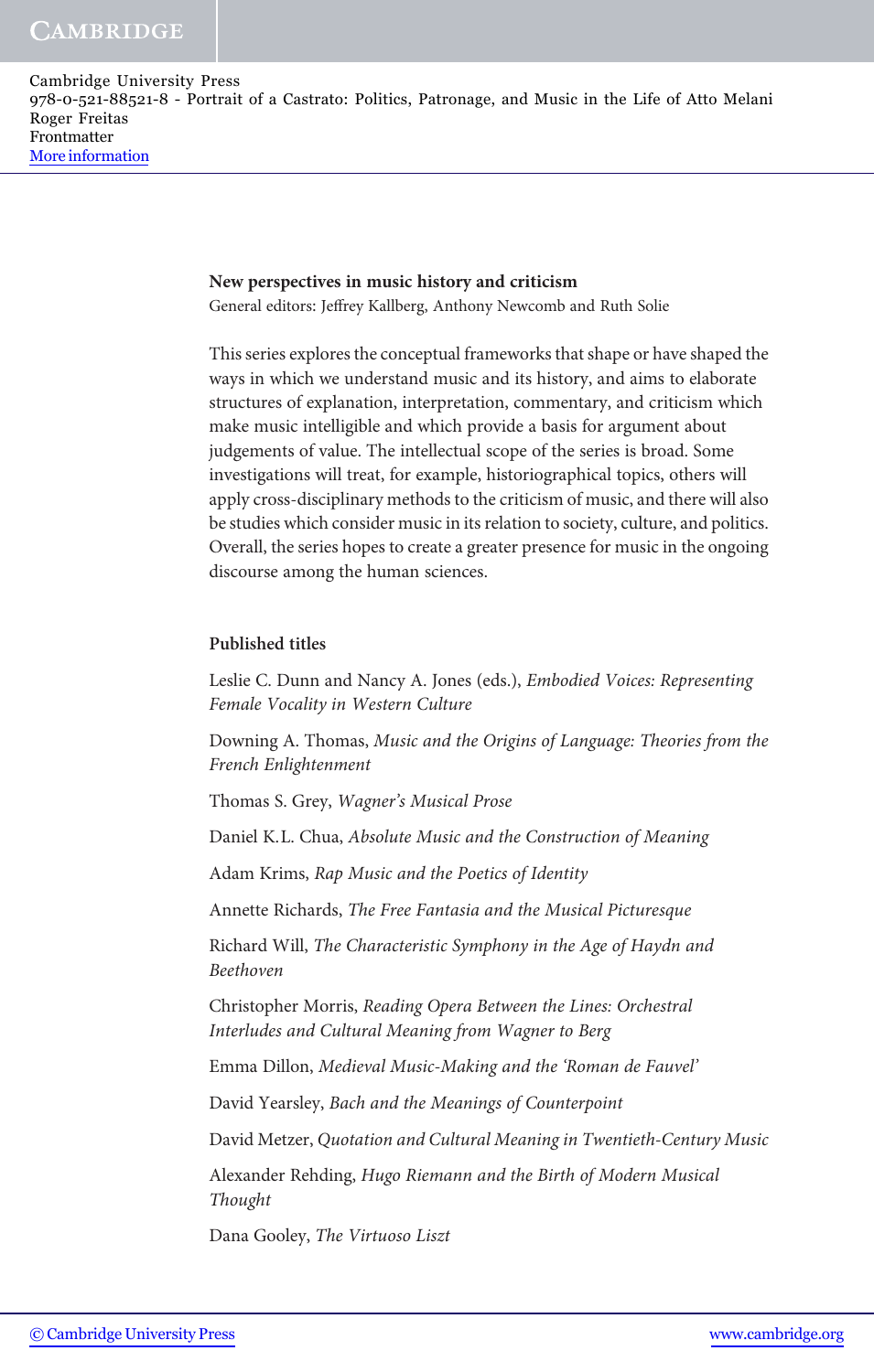> Bonnie Gordon, Monteverdi's Unruly Women: The Power of Song in Early Modern Italy

Gary Tomlinson, The Singing of the New World: Indigenous Voice in the Era of European Contact

Matthew Gelbart, The Invention of "Folk Music" and "Art Music": Emerging Categories from Ossian to Wagner

Olivia A. Bloechl, Native American Song at the Frontiers of Early Modern Music

Giuseppe Gerbino, Music and the Myth of Arcadia in Renaissance Italy

Roger Freitas, Portrait of a Castrato: Politics, Patronage, and Music in the Life of Atto Melani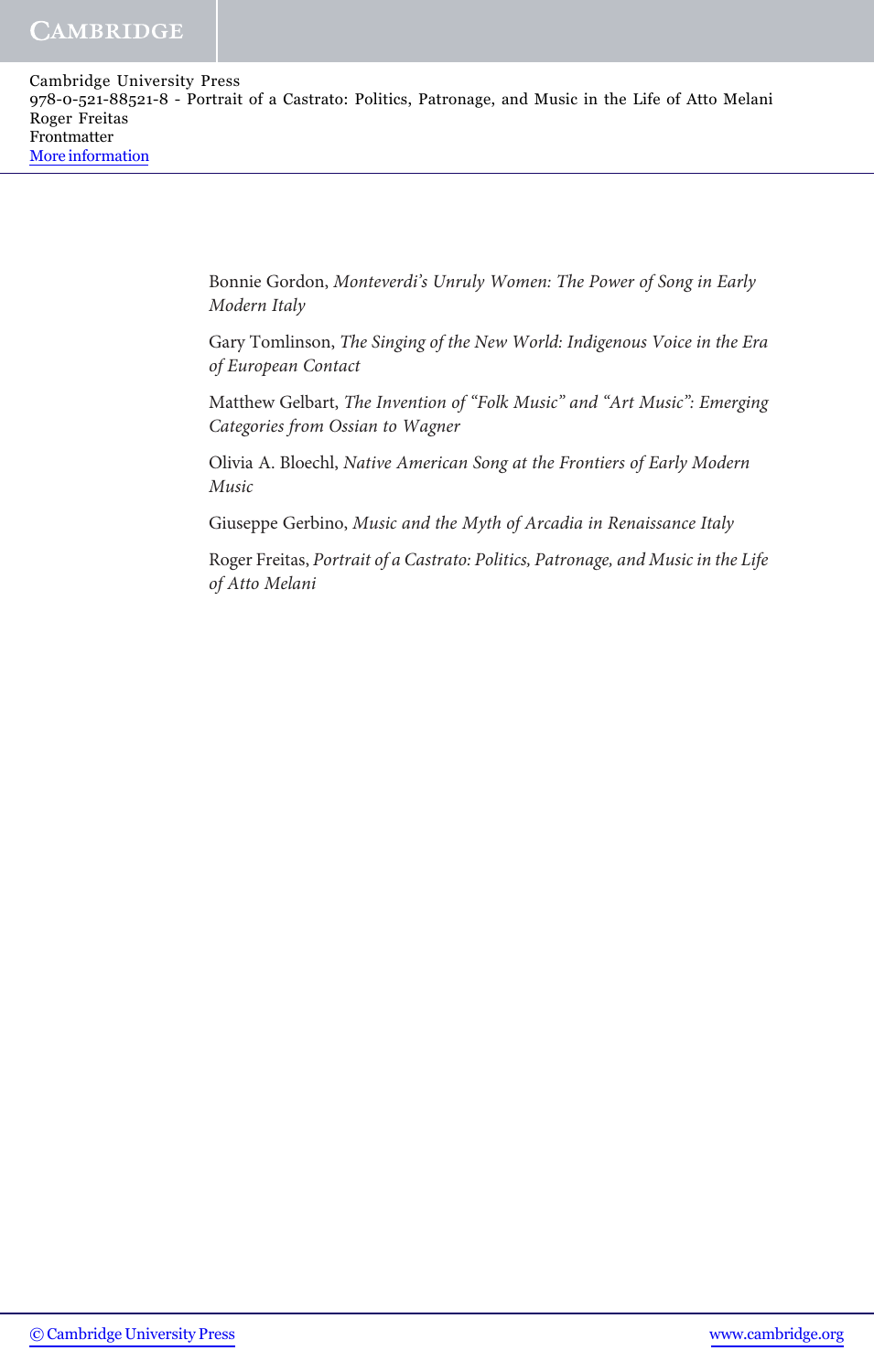# Portrait of a Castrato

Politics, Patronage, and Music in the Life of Atto Melani

Roger Freitas

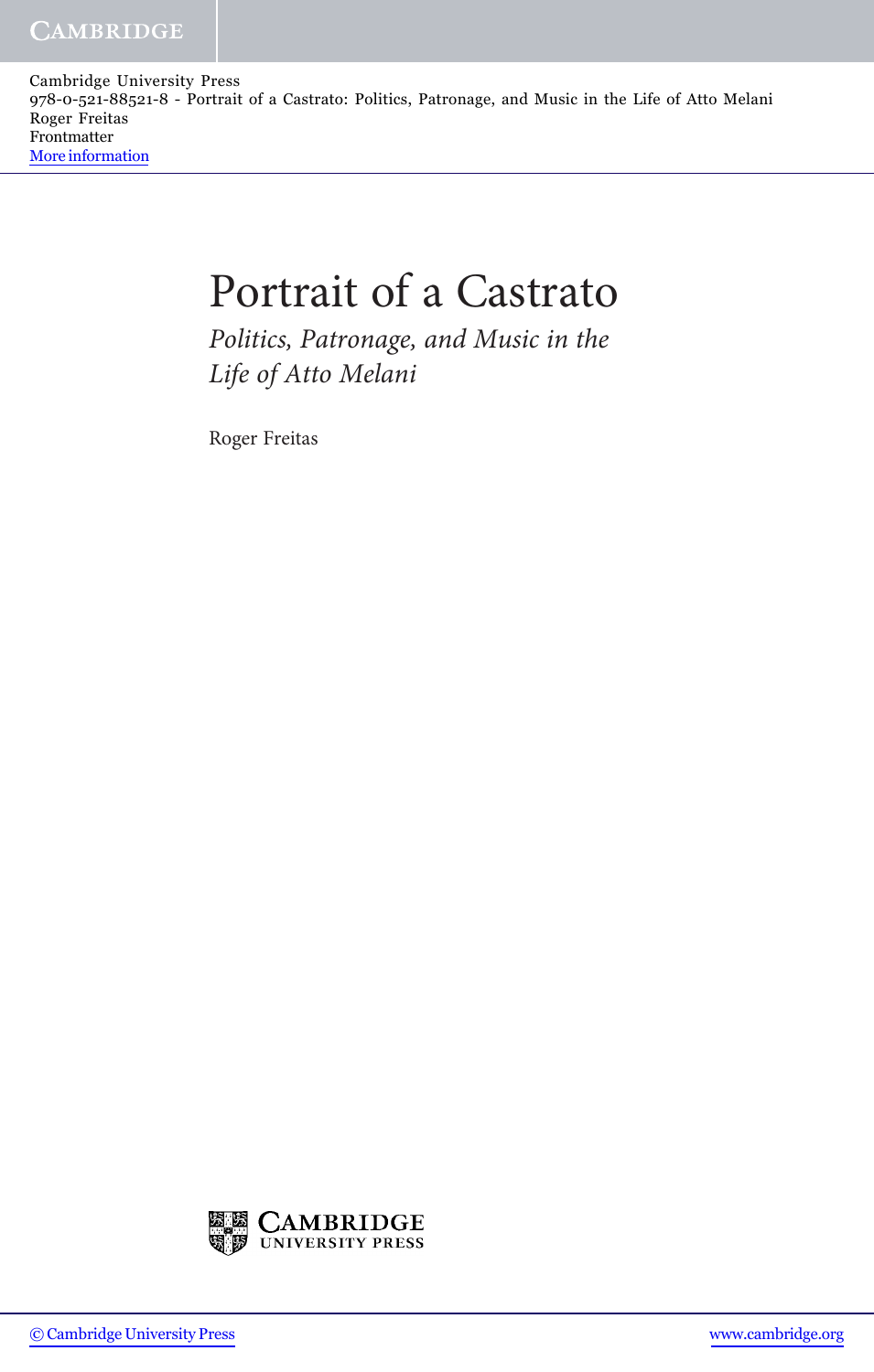> cambridge university press Cambridge, New York, Melbourne, Madrid, Cape Town, Singapore, São Paulo, Delhi

Cambridge University Press The Edinburgh Building, Cambridge CB2 8RU, UK

Published in the United States of America by Cambridge University Press, New York

www.cambridge.org Information on this title: www.cambridge.org/9780521885218

© Roger Freitas 2009

This publication is in copyright. Subject to statutory exception and to the provisions of relevant collective licensing agreements, no reproduction of any part may take place without the written permission of Cambridge University Press.

First published 2009

Printed in the United Kingdom at the University Press, Cambridge

A catalogue record for this publication is available from the British Library

Library of Congress Cataloguing in Publication data Freitas, Roger. Portrait of a castrato : politics, patronage, and music in the life of Atto Melani / Roger Freitas. p. cm. – (New perspectives in music history and criticism) Includes bibliographical references. ISBN 978-0-521-88521-8 1. Melani, Atto, 1626-1714. 2. Castrati – Biography. I. Title. II. Series. ML420.M3497F74 2009 782.1092–dc22  $[B]$ 

2009004949

ISBN 978-0-521-88521-8 hardback

Cambridge University Press has no responsibility for the persistence or accuracy of URLs for external or third-party internet websites referred to in this book, and does not guarantee that any content on such websites is, or will remain, accurate or appropriate.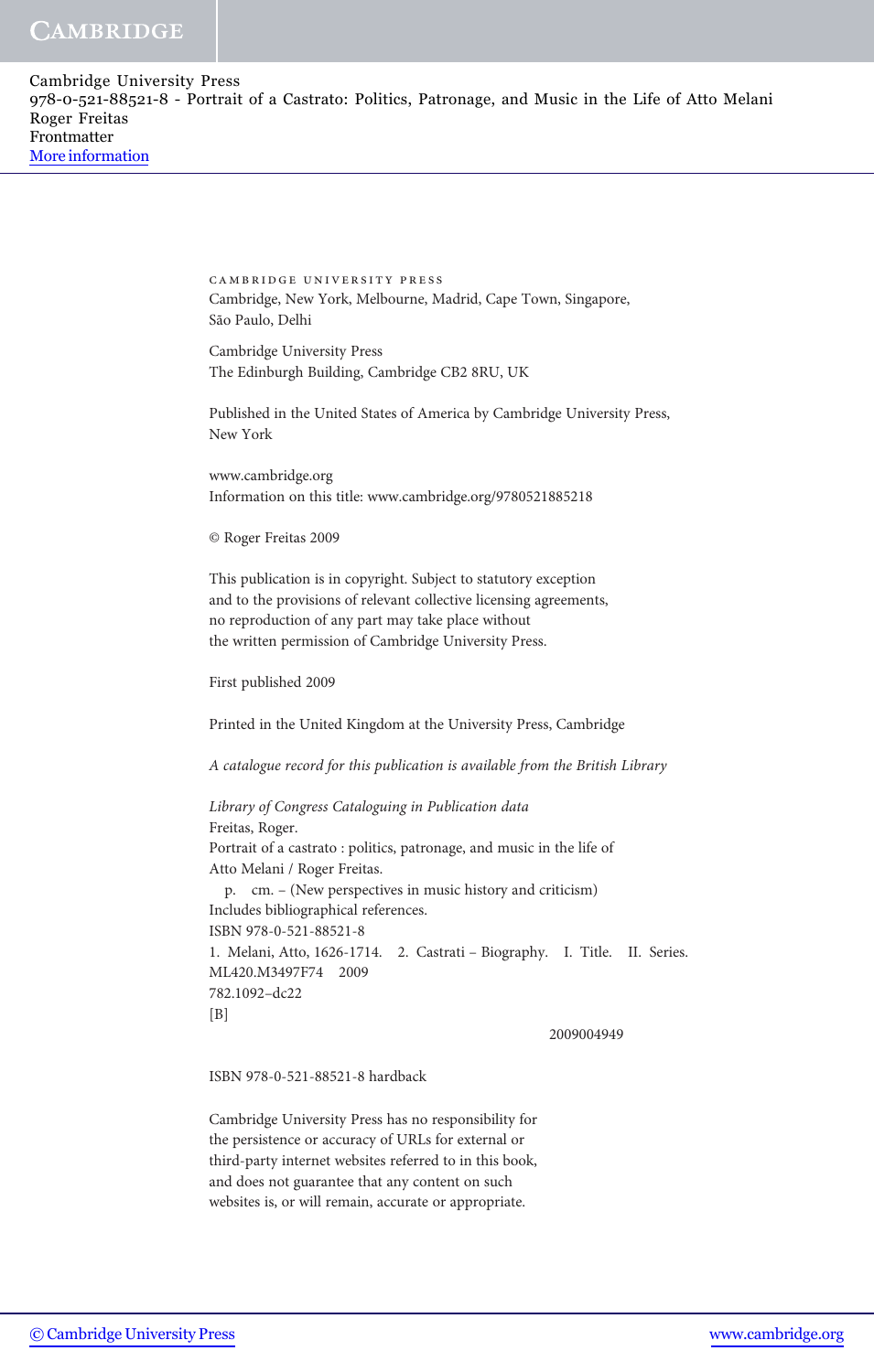For my wonderful parents, Ron and Mickey Freitas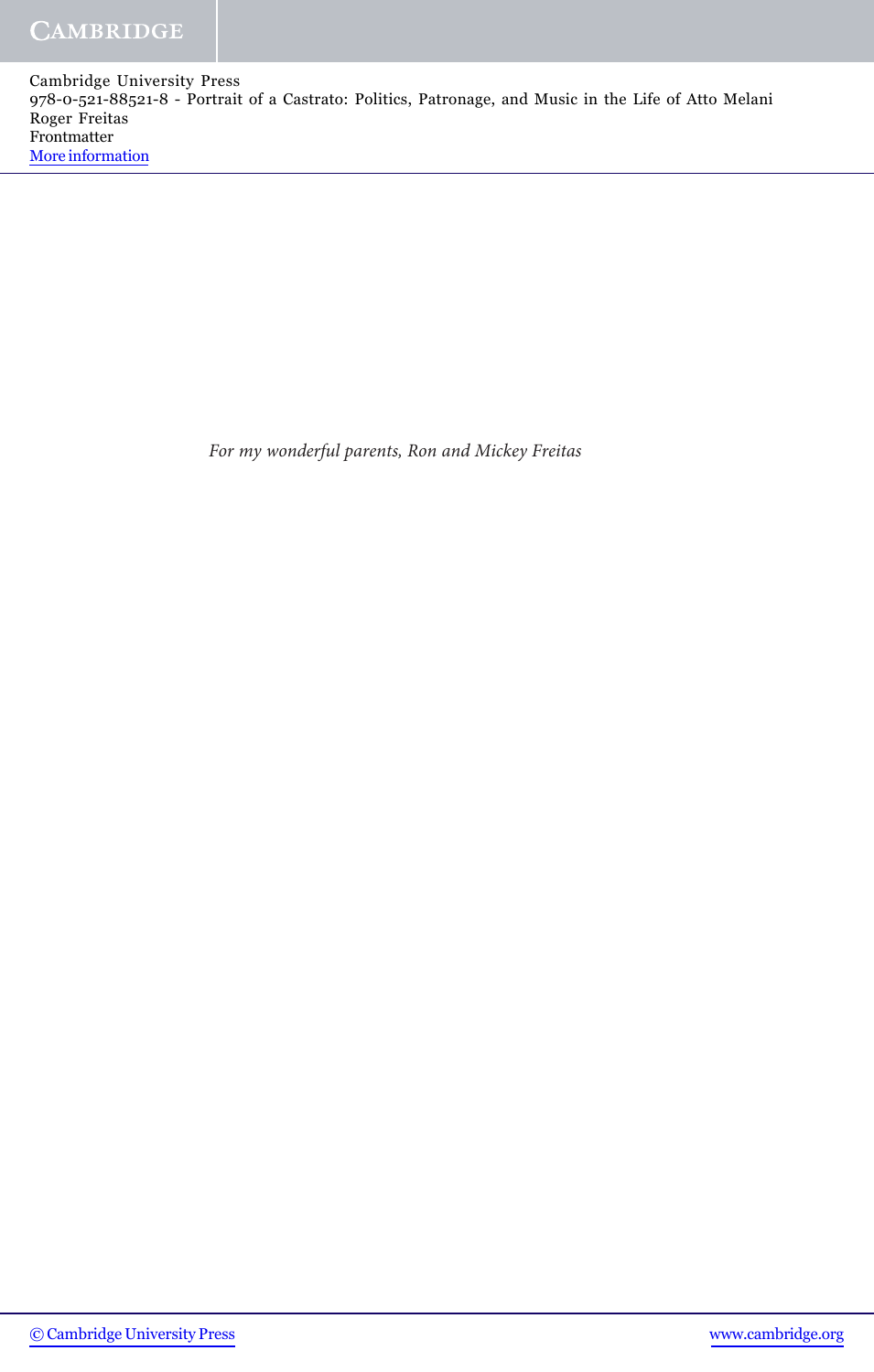# **Contents**

List of figures page xi List of tables xii List of plates xiii Library sigla and abbreviations xv Note on the original texts of translations xvii Note on the editing of musical examples xviii Acknowledgements xix Introduction 1 1 Creating a castrato 15 Paterfamilias 16 The question of castration 26 2 The politics of patronage: 1638–1653 33 First steps 34 Paris 41 Back in Italy 58 3 In pursuit of prestige: 1653–1655 70 Demanding center stage 71 Leid und Ekstase 76 Frustration at home 88 Rome 1655 93 4 The sexuality of the castrato 101 The framework 107 Sex with men 112 Sex with women? 132 The implications 141 5 Disgrace and transformation: 1656–1671 149 Le chant du cygne 150 Man of action 155 Risks worth taking 168 Disaster 172 Salvation 184 A new reality 191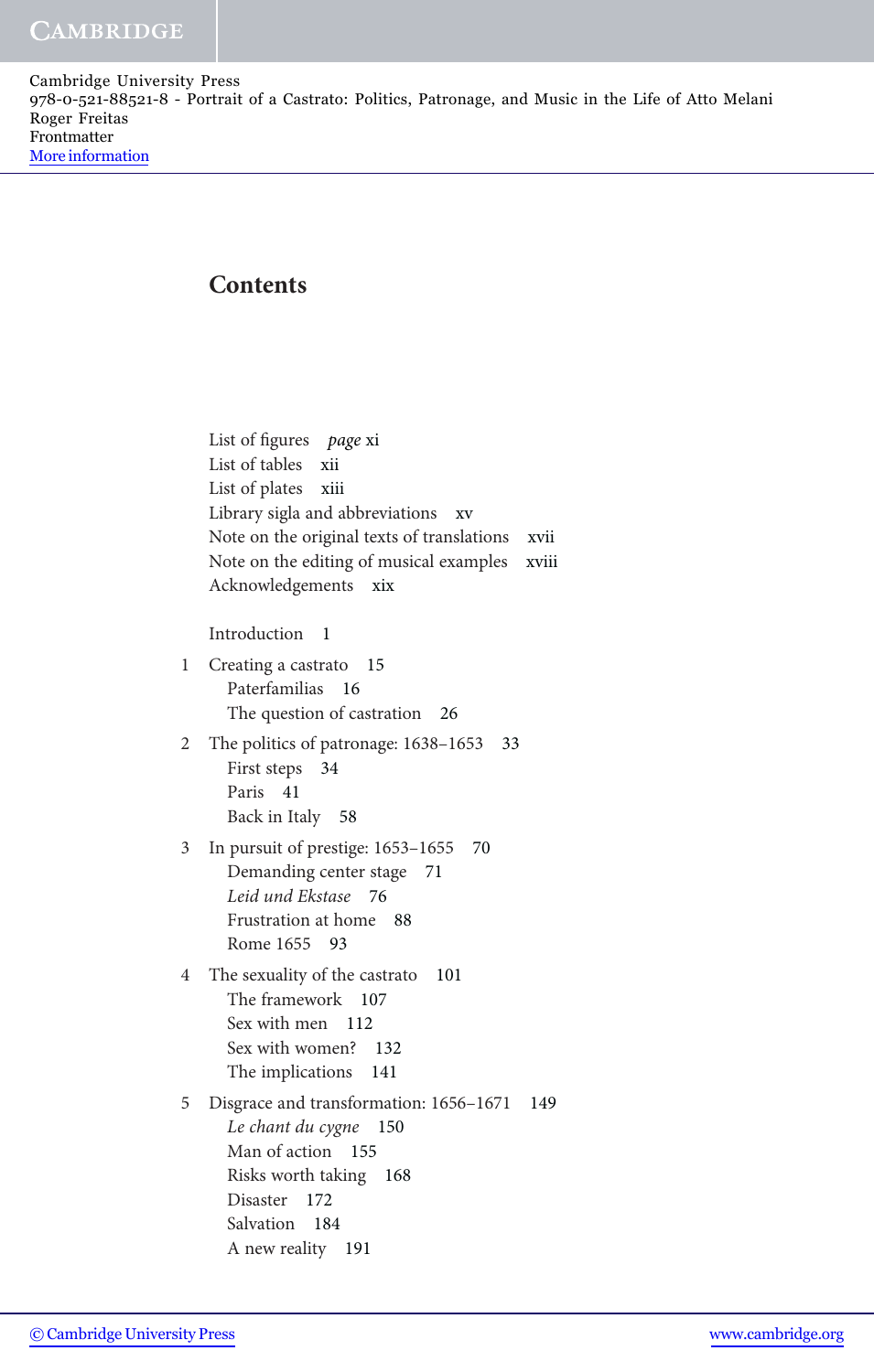x Contents

| 6 | Atto Melani and the cantata<br>201<br>The literary status of the cantata<br>205<br>The context of reception<br>214<br>Lyrical constructions of love 226<br>The cantatas of Atto Melani: Poetry<br>229<br>The cantatas of Atto Melani: Music<br>243                                                                                                                                                                                                                                                                                                                                        |
|---|-------------------------------------------------------------------------------------------------------------------------------------------------------------------------------------------------------------------------------------------------------------------------------------------------------------------------------------------------------------------------------------------------------------------------------------------------------------------------------------------------------------------------------------------------------------------------------------------|
| 7 | Completing the portrait: 1671-1714 286<br>Removal to France<br>287<br>Padrone della casa<br>290<br>Music again 301<br>Honors and advancement<br>307<br>A respected gentleman 310<br>Death and remembrance<br>314                                                                                                                                                                                                                                                                                                                                                                          |
|   | Appendices                                                                                                                                                                                                                                                                                                                                                                                                                                                                                                                                                                                |
|   | The letters of Atto Melani<br>A<br>328<br>B.<br>Letters addressed to or concerning Atto Melani 346<br>C<br>Satires 352<br>"Sopra Atto Melani Musico" 352<br>"Al Signor Atto Melani" 357<br>Excerpt from the Recueil des défenses of Nicolas Fouquet<br>D<br>358<br>Biographical sketch from Tommaso Trenta's Memorie<br>E<br>360<br>F<br>The texts of Atto Melani's cantatas, with analyses and translations<br>364<br>G<br>The wills 379<br>The Italian will<br>379<br>The French will<br>382<br>The cabinet in the "Salotto dell'Abbate Melani," from<br>H<br>the inventory of 1782 387 |
|   | Works cited<br>390<br>Index<br>418                                                                                                                                                                                                                                                                                                                                                                                                                                                                                                                                                        |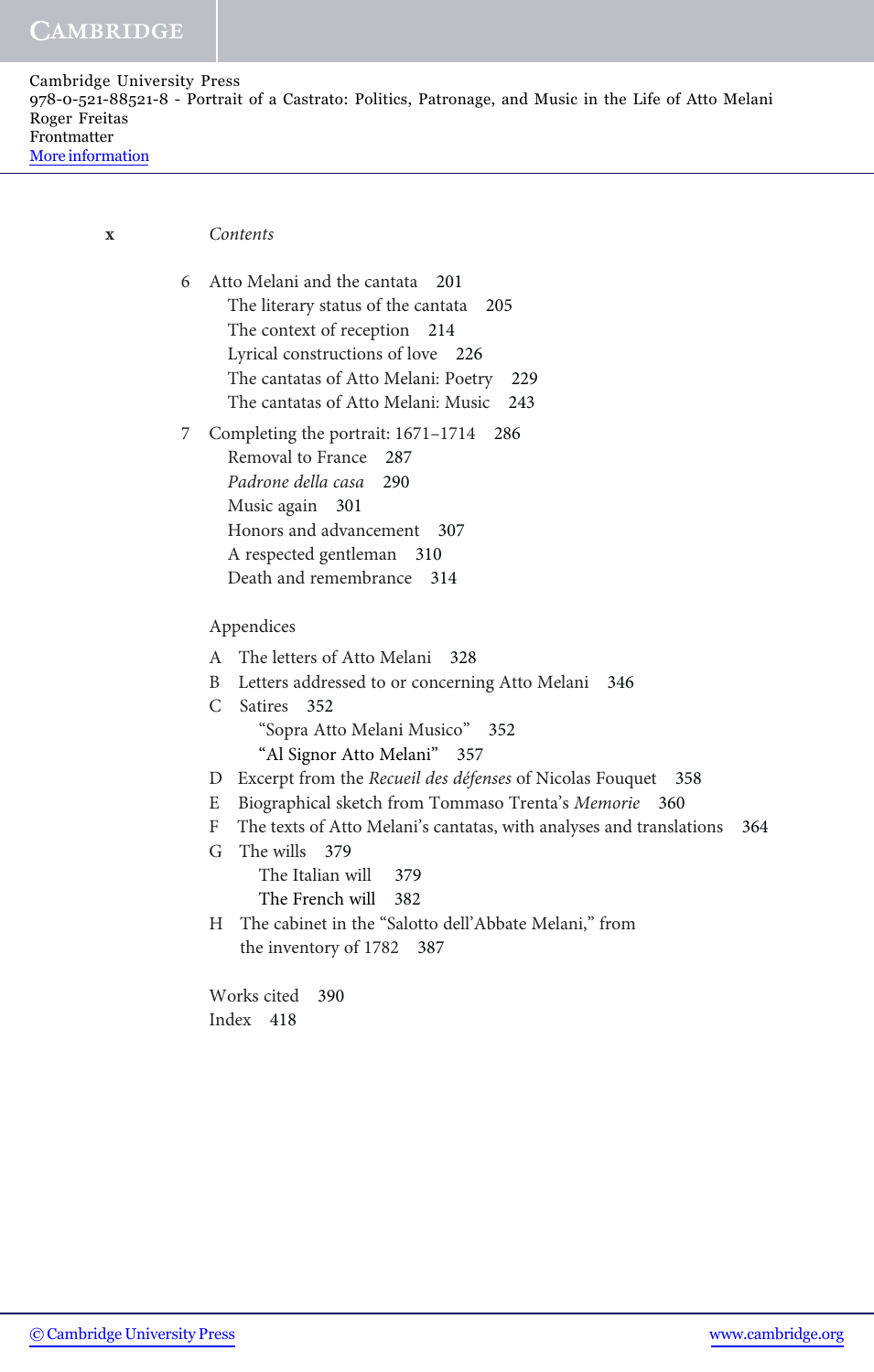# Figures

| 1.1   | The Melani family tree page 21                                                                                                       |  |  |  |  |  |
|-------|--------------------------------------------------------------------------------------------------------------------------------------|--|--|--|--|--|
| 6.1   | The aria "Amo Filli" from <i>E</i> che cantar poss'io by Luigi Rossi 248                                                             |  |  |  |  |  |
| 6.2   | The aria "Ardo piango" from Scrivete, occhi dolenti by Giacomo<br>Carissimi<br>250                                                   |  |  |  |  |  |
| 6.3   | The aria "Ardo piango" from Scrivete, occhi dolenti by Atto Melani<br>251                                                            |  |  |  |  |  |
| 6.4a  | The opening of Fileno, idolo mio<br>253                                                                                              |  |  |  |  |  |
| 6.4b  | The recitative "Ahi, che tardi Fileno?" from Fileno, idolo mio<br>253                                                                |  |  |  |  |  |
| 6.4c  | The recitative "Sol'indarno il mio cor" from Fileno, idolo mio<br>253                                                                |  |  |  |  |  |
| 6.4d  | The opening of the aria "Vieni mio sol, sì, sì" from Fileno, idolo mio<br>253                                                        |  |  |  |  |  |
| 6.4e  | The opening of the aria "Dentro coppa di rose" from Fileno, idolo mio<br>254                                                         |  |  |  |  |  |
| 6.5   | The aria "Lumi rei" from Filli, per cui mi moro 256                                                                                  |  |  |  |  |  |
| 6.6   | Cases of Atto's common $\frac{4}{2}$ - $\frac{6}{3}$ material 260                                                                    |  |  |  |  |  |
| 6.7   | Cases of Atto's common diminished-fourth motive 261                                                                                  |  |  |  |  |  |
| 6.8   | The opening recitative of Atto's A più sventure ancora 263                                                                           |  |  |  |  |  |
| 6.9   | The four strophic melodies of "Se il mio cor non sa ridire" from<br>Scrivete, occhi dolenti<br>267                                   |  |  |  |  |  |
| 6.10  | A comparison of bass lines in the two strophes of S'io sapessi dipingere<br>269                                                      |  |  |  |  |  |
| 6.11a | The aria "Da chi spero aver pietà" from La più dolente, e misera, che<br>viva<br>273                                                 |  |  |  |  |  |
|       | 6.11b The aria "Lascia pur le piaghe intatte" from O quanto si dolea<br>277                                                          |  |  |  |  |  |
| 6.12  | A comparison of bass lines between the arioso "Tra l'umane vicende" and<br>aria "Sfioriscono gl'anni" from Ove, tra sponde d'oro 283 |  |  |  |  |  |
| 7.1   | The descendants of the Melani family 324                                                                                             |  |  |  |  |  |
|       |                                                                                                                                      |  |  |  |  |  |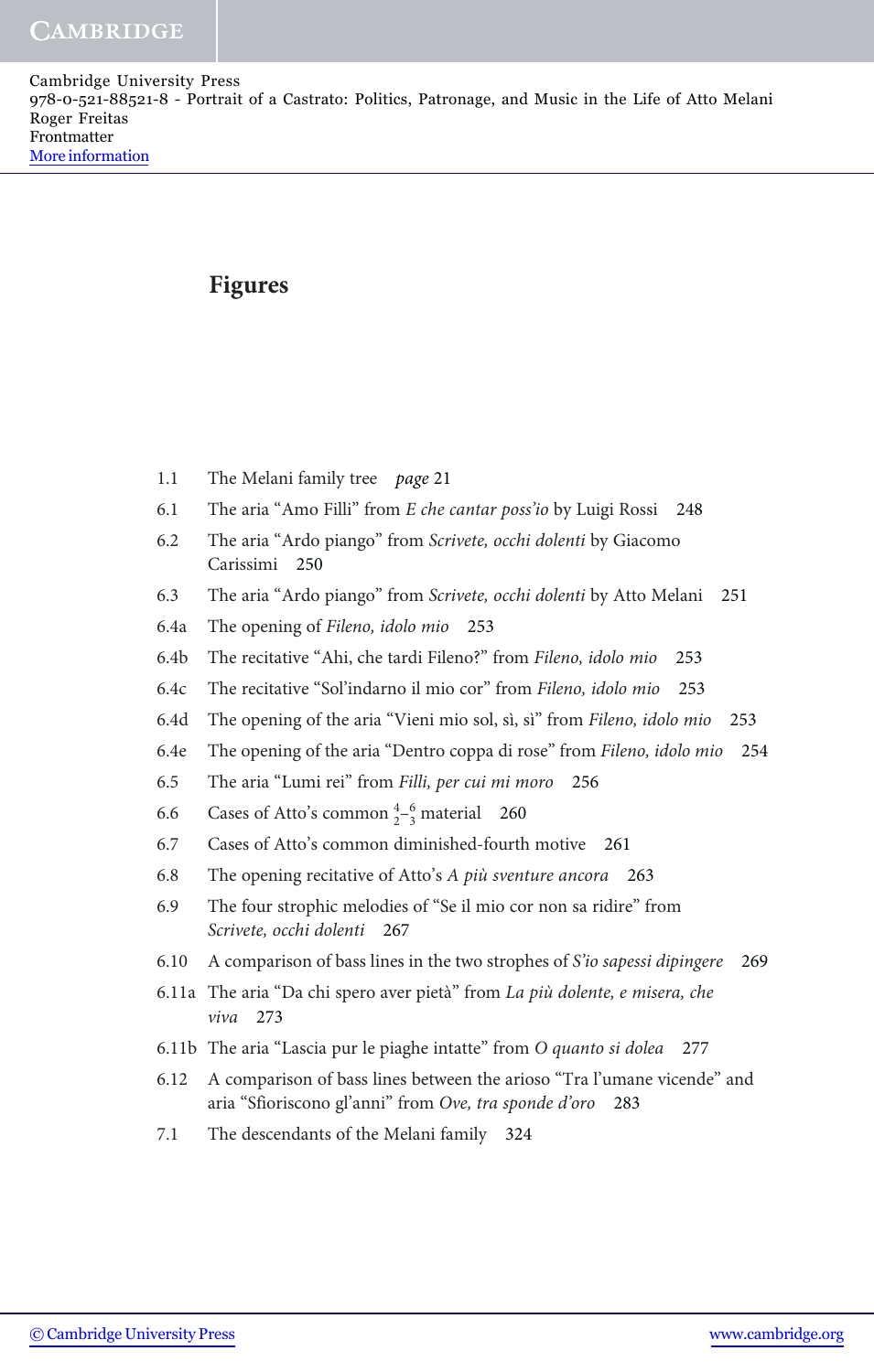## Tables

- 0.1 Important rulers of Europe during the lifetime of Atto Melani page 9
- 1.1 Membership of Melani brothers as singers in the choir of the Cathedral of S. Zeno, Pistoia 24
- 6.1 The cantatas of Atto Melani (first lines) 202
- 6.2 A schematic of Sempre m'affliggo più, as set by Giacomo Carissimi 246
- 6.3 A comparative schematic of the settings of Scrivete, occhi dolenti by Giacomo Carissimi and Atto Melani 249
- 6.4 Occurrences of the descending tetrachord at the beginning of movements in Atto's cantatas 255
- 6.5 A schematic of "Lumi rei," from Atto's Filli, per cui mi moro 255
- 6.6a A schematic of "Cieco dio" from Marc'Antonio Pasqualini's Sì, ch'io voglio languire 258
- 6.6b A schematic of "Io lo so, che'l duol sopporto" from Marc'Antonio Pasqualini's Un infelice core 258
- 6.6c A schematic of the opening aria of Luigi Rossi's Se non corre una speranza 258
- 6.7 Occurrences of the "quatrain form" in Atto's arias 259
- 6.8 A schematic of the four strophes of the aria "Se il mio cor non sa ridire" from Atto's Scrivete, occhi dolenti 266
- 6.9 The two stanzas of S'io sapessi dipingere, showing changes of style and meter in Atto's setting 271
- 6.10a A schematic of"Da chi spero aver pietà,"from Atto's La più dolente, e misera, che viva 272
- 6.10b A schematic of "Lascia pur le piaghe intatte," from Atto's O quanto si dolea 272
- 6.11 A schematic of Atto's Ove, tra sponde d'oro 282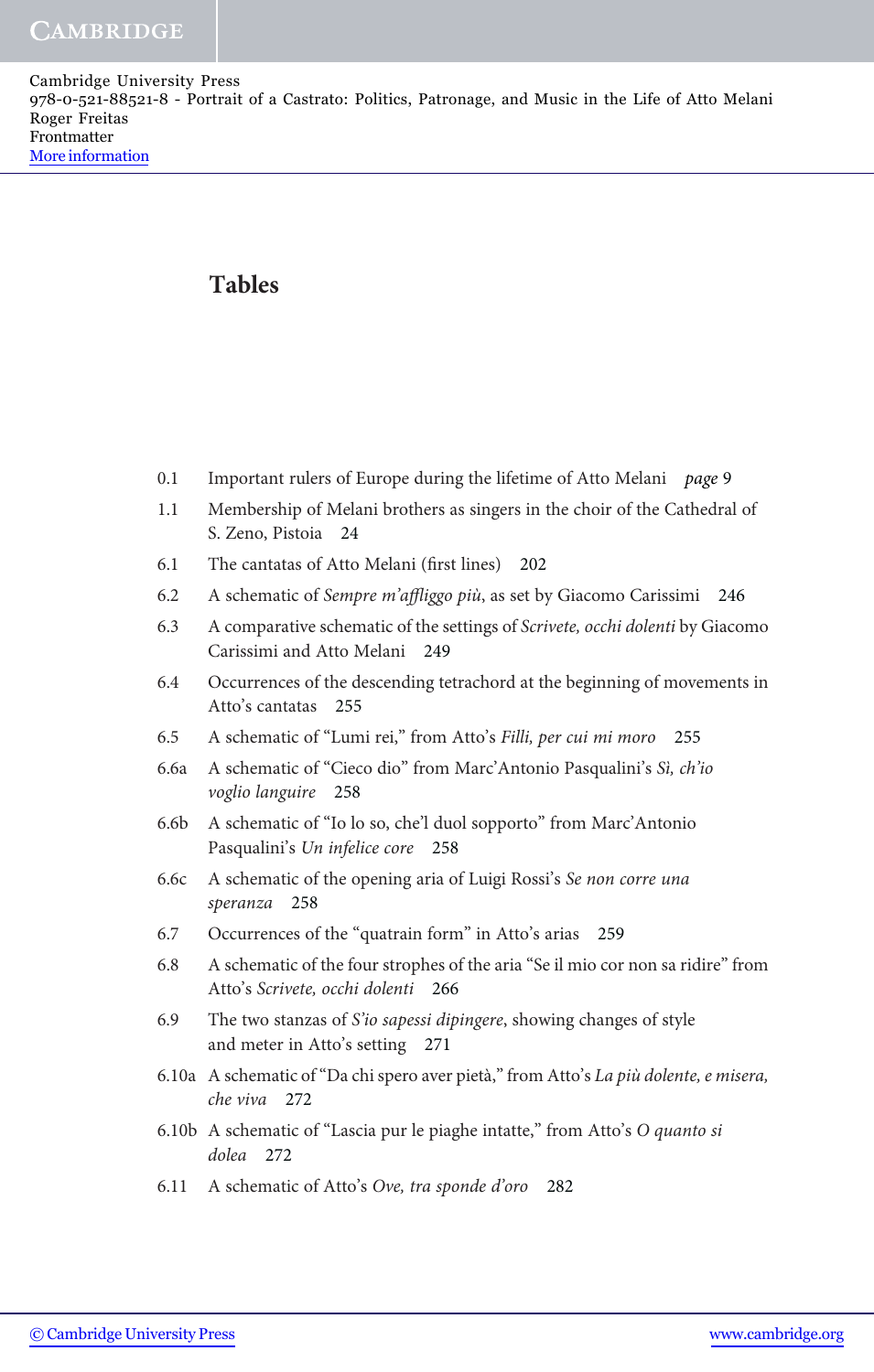### Plates

- 1 Mattias de' Medici (Giusto Suttermans; Galleria Palatina, Palazzo Pitti, Florence, Italy). Reproduced by permission of Scala / Art Resource, NY. page 35
- 2 Cardinal Jules Mazarin (Pierre Mignard; Musée Condé, Chantilly, France). Reproduced by permission of Giraudon / Art Resource, NY. 42
- 3 Anne of Austria, with young Louis XIV (anonymous French; Chateaux de Versailles et de Trianon, Versailles, France). Reproduced by permission of Erich Lessing / Art Resource, NY. 43
- 4 Mount of Aeolus, from La gara delle stagioni (Stefano Della Bella, Metropolitan Museum of Art, The Elisha Whittelsey Collection, The Elisha Whittelsey Fund, 1962 [62.652.30]; image © The Metropolitan Museum of Art) 63
- 5 Venus and Adonis (Annibale Carracci, 1588–89; Museo del Prado, Madrid, Spain). Reproduced by permission of Erich Lessing / Art Resource, NY. 119
- 6 Rinaldo and Armida (Domenichino, ca. 1620–21; Musée du Louvre, Paris, France). Reproduced by permission of Erich Lessing / Art Resource, NY. 119
- 7 Pallade strappa l'Adolescenza dalle braccia di Venere (Pietro da Cortona, 1641–42; Palazzo Pitti, Florence, Italy). Reproduced by permission of Alinari / Art Resource, NY. 120
- 8 Domenico Annibali (Anton Raphael Mengs, 1744; Gemäldegalerie Alte Meister, Staatliche Kunstsammlung Dresden). Reproduced by permission of the Staatliche Kunstsammlung Dresden; all rights reserved. 126
- 9 Carlo Broschi (Farinelli) (Bartolomeo Nazzari, 1734; London, Royal College of Music). Reproduced by permission of the Royal College of Music. 127
- 10 Meeting of Louis XIV and Philip IV on the Isle of the Pheasants (Gobelin tapestry after Charles Lebrun; Embassy of France, Madrid, Spain). Reproduced by permission of Réunion des Musées Nationaux / Art Resource, NY. 162
- 11 Hugues de Lionne (anonymous; Bibliothèque Nationale de France, Paris, France). Reproduced by permission of the Bibliothèque Nationale de France. 174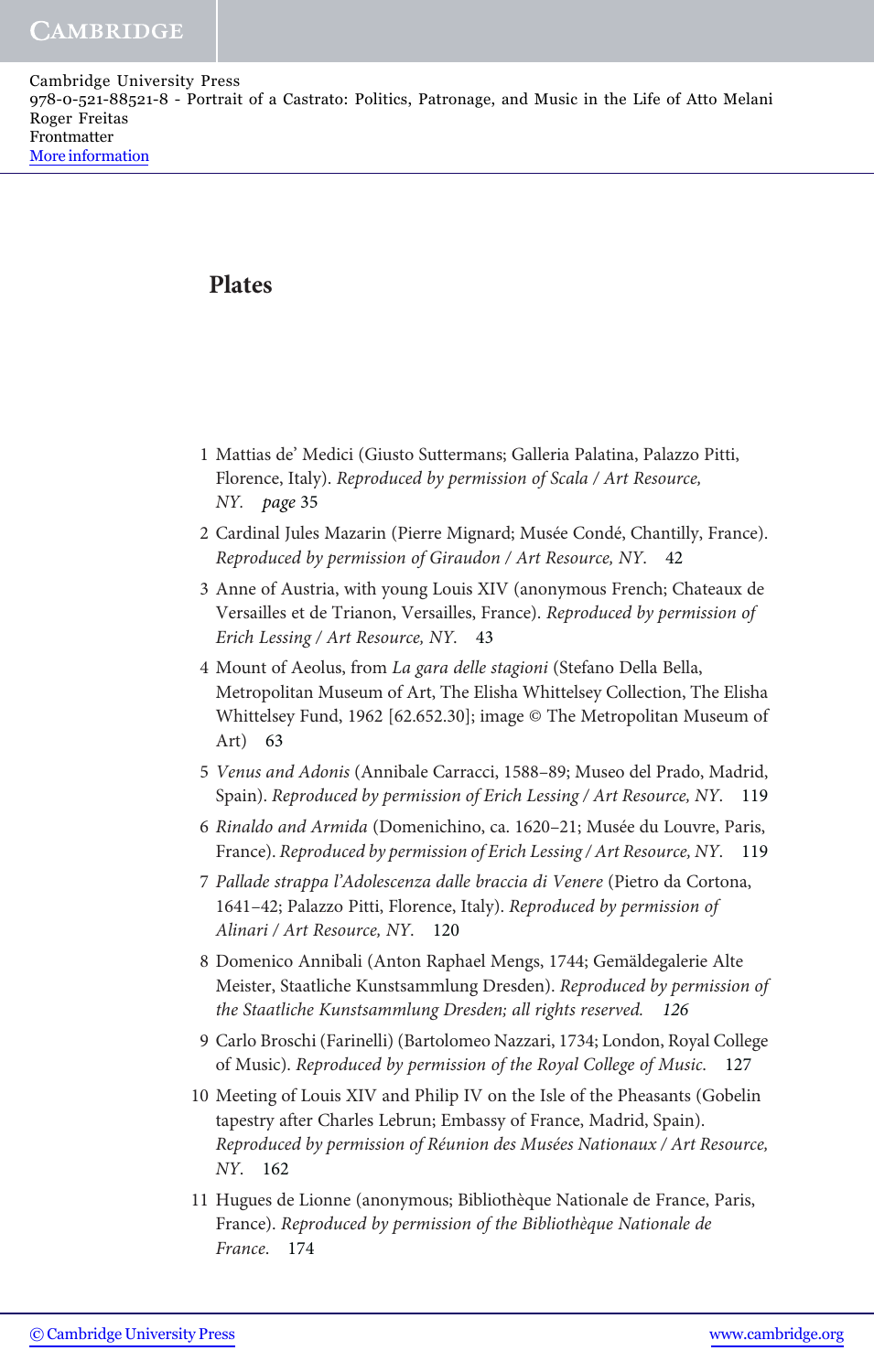#### xiv Plates

- 12 Letter of Atto Melani to Carlo II Gonzaga-Nevers, duke of Mantua, from Florence, October 2, 1653 (I MAas, E.XXVIII.3, busta 1135, diversi–1653, pezzo 5). Reproduced by permission of the Archivio di Stato di Mantova (Ministero per i Beni e le Attività Culturali). 316
- 13 Letter of Atto Melani to Filippo Melani, from Paris, December 1, 1698, conclusion (I Fm, Melani 3, f. 253). Reproduced by permission of the Biblioteca Marucelliana; any further reproduction, in whole or in part, by any means is prohibited. 317
- 14 Design for a tomb (Bartolomeo-Carlo Rastrelli, Biblioteka Narodowa, Warsaw). Reproduced by permission of the Biblioteka Narodowa. 319
- 15 Cenotaph for Atto Melani, before and after recent vandalism (Vittorio Barbieri, Church of S. Domenico, Pistoia). Photo on right courtesy of Massimiliano Sala. 322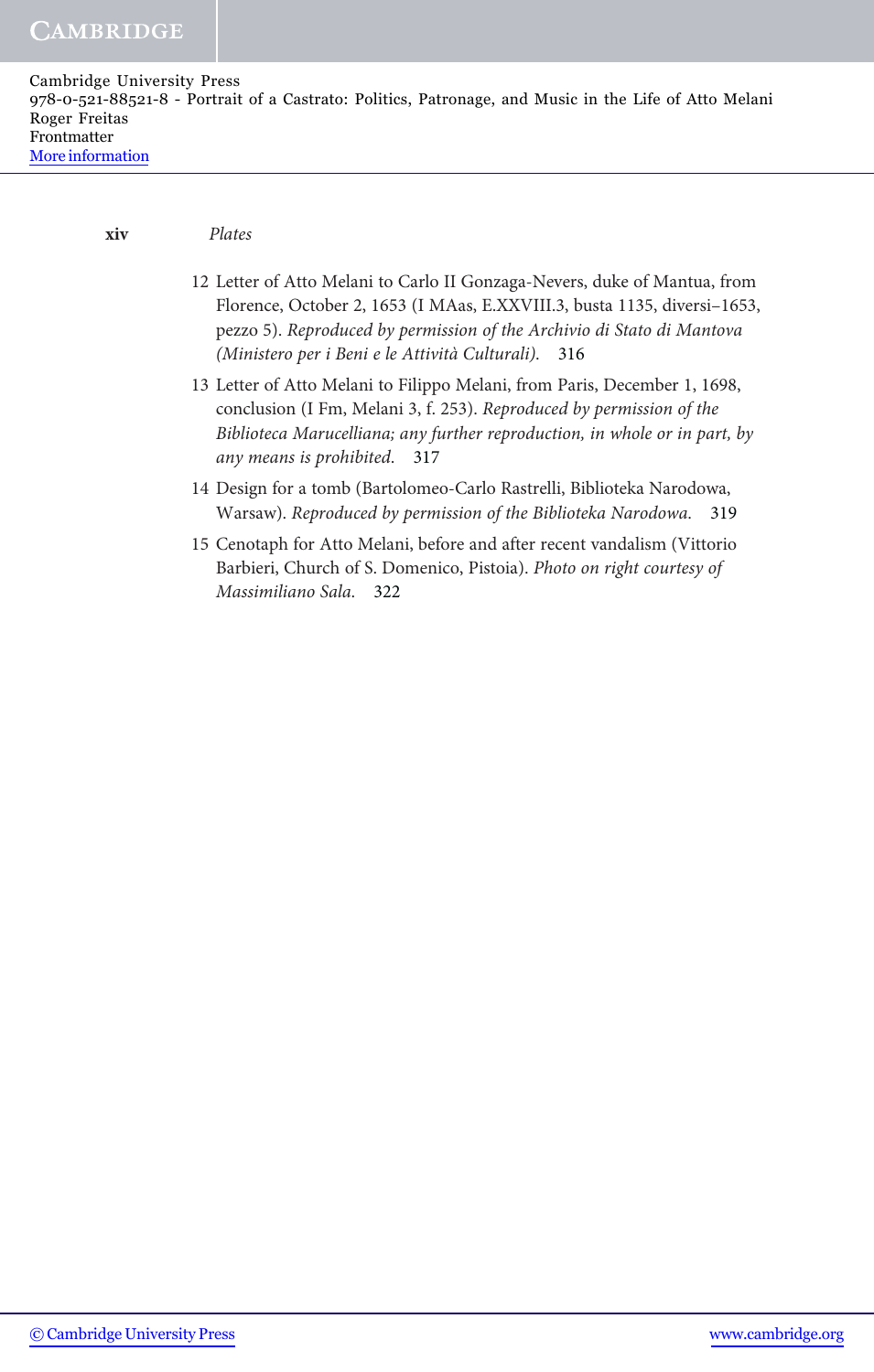# Library sigla and abbreviations

|    |                                                                         | The following library sigla and abbreviations are used throughout this study.<br>They are adapted from the sigla used in the Répertoire international des |  |  |  |  |  |
|----|-------------------------------------------------------------------------|-----------------------------------------------------------------------------------------------------------------------------------------------------------|--|--|--|--|--|
|    |                                                                         | sources musicales, with additions to accommodate other sources used here.                                                                                 |  |  |  |  |  |
| Β  |                                                                         |                                                                                                                                                           |  |  |  |  |  |
|    | Belgium<br>Brussels, Conservatoire Royal de Musique, Bibliothèque<br>Bc |                                                                                                                                                           |  |  |  |  |  |
| D  | Germany                                                                 |                                                                                                                                                           |  |  |  |  |  |
|    | Kl                                                                      | Kassel, Gesamthochschul-Bibliothek, Landesbibliothek und                                                                                                  |  |  |  |  |  |
|    |                                                                         | Murhardsche Bibliothek, Musiksammlung                                                                                                                     |  |  |  |  |  |
|    | Mbs                                                                     | Munich, Bayerische Staatsbibliothek, Musiksammlung                                                                                                        |  |  |  |  |  |
| F  | France                                                                  |                                                                                                                                                           |  |  |  |  |  |
|    | Pae                                                                     | Paris, Archives de la Ministère des Affaires Étrangères                                                                                                   |  |  |  |  |  |
|    |                                                                         | Pae, CP -, Corréspondence politique                                                                                                                       |  |  |  |  |  |
|    |                                                                         | Pae, MD -, Mémoires et documents                                                                                                                          |  |  |  |  |  |
|    | Pan                                                                     | Paris, Archives Nationales                                                                                                                                |  |  |  |  |  |
|    | Pc                                                                      | Paris, Bibliothèque du Conservatoire National de Musique                                                                                                  |  |  |  |  |  |
|    |                                                                         | (within F Pn)                                                                                                                                             |  |  |  |  |  |
|    | Pm                                                                      | Paris, Bibliothèque Mazarine                                                                                                                              |  |  |  |  |  |
|    | Pn                                                                      | Paris, Bibliothèque Nationale de France                                                                                                                   |  |  |  |  |  |
| GB | Great Britain                                                           |                                                                                                                                                           |  |  |  |  |  |
|    | Cfm                                                                     | Cambridge, Fitzwilliam Museum, Department of Manuscripts<br>and Printed Books                                                                             |  |  |  |  |  |
|    | Ckc                                                                     | Cambridge, King's College, Rowe Music Library                                                                                                             |  |  |  |  |  |
|    | Lbl                                                                     | London, British Library                                                                                                                                   |  |  |  |  |  |
|    | Och                                                                     | Oxford, Christ Church Library                                                                                                                             |  |  |  |  |  |
| I  | Italy                                                                   |                                                                                                                                                           |  |  |  |  |  |
|    | Bc                                                                      | Bologna, Civico Museo Bibliografico Musicale                                                                                                              |  |  |  |  |  |
|    | Fas                                                                     | Florence, Archivio di Stato                                                                                                                               |  |  |  |  |  |
|    |                                                                         | Fas, MdP -, Archivio Mediceo del Principato                                                                                                               |  |  |  |  |  |
|    | FEas                                                                    | Ferrara, Archivio di Stato                                                                                                                                |  |  |  |  |  |
|    |                                                                         | FEas, Arch. Bent. —, Archivio Bentivoglio d'Aragona,                                                                                                      |  |  |  |  |  |
|    |                                                                         | Lettere sciolte                                                                                                                                           |  |  |  |  |  |
|    | Fn                                                                      | Florence, Biblioteca Nazionale Centrale                                                                                                                   |  |  |  |  |  |
|    | MAas                                                                    | Mantua, Archivio di Stato                                                                                                                                 |  |  |  |  |  |
|    | <b>MOas</b>                                                             | Modena, Archivio di Stato                                                                                                                                 |  |  |  |  |  |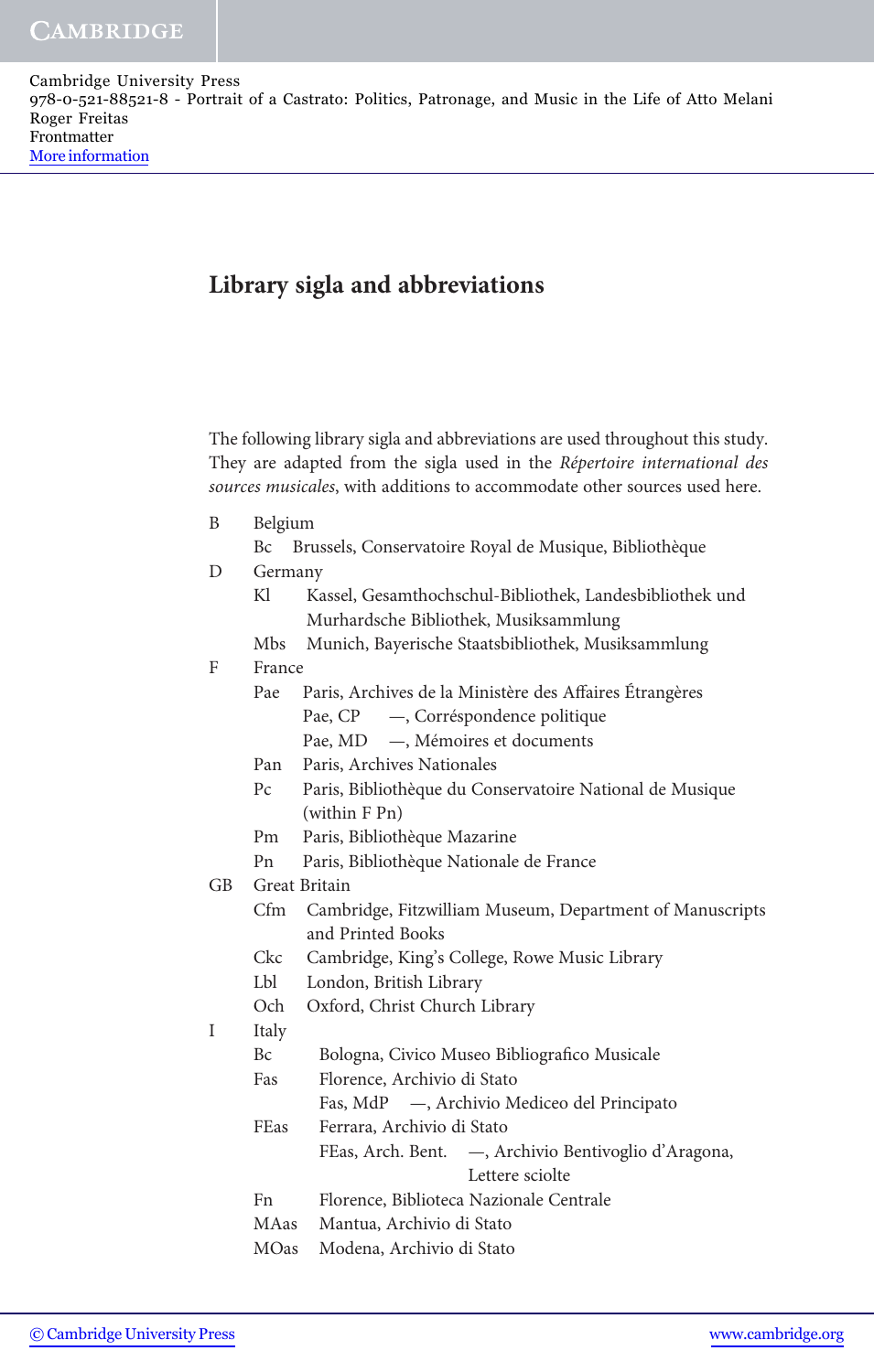#### xvi Library sigla and abbreviations

| MOe |  |  |  |  | Modena, Biblioteca Estense e Universitaria |
|-----|--|--|--|--|--------------------------------------------|
|-----|--|--|--|--|--------------------------------------------|

- Nc Naples, Conservatorio di Musica S. Pietro a Maiella, Biblioteca
- PS Pistoia, Basilica di S. Zeno, Archivio Capitolare
- PSas Pistoia, Archivio di Stato
- PSav Pistoia, Archivio della Curia Vescovile
- PSc Pistoia, Biblioteca Comunale Forteguerriana
- Rc Rome, Biblioteca Casanatense
- Rvat Rome [Vatican City], Biblioteca Apostolica Vaticana
- SUss Subiaco, Monastery of Santa Scolastica
- TOas Turin, Archivio di Stato

#### US United States

- CHH Chapel Hill, N.C., University of North Carolina at Chapel Hill, Music Library
- LAuc Los Angeles, University of California at Los Angeles, William Andrews Clark Memorial Library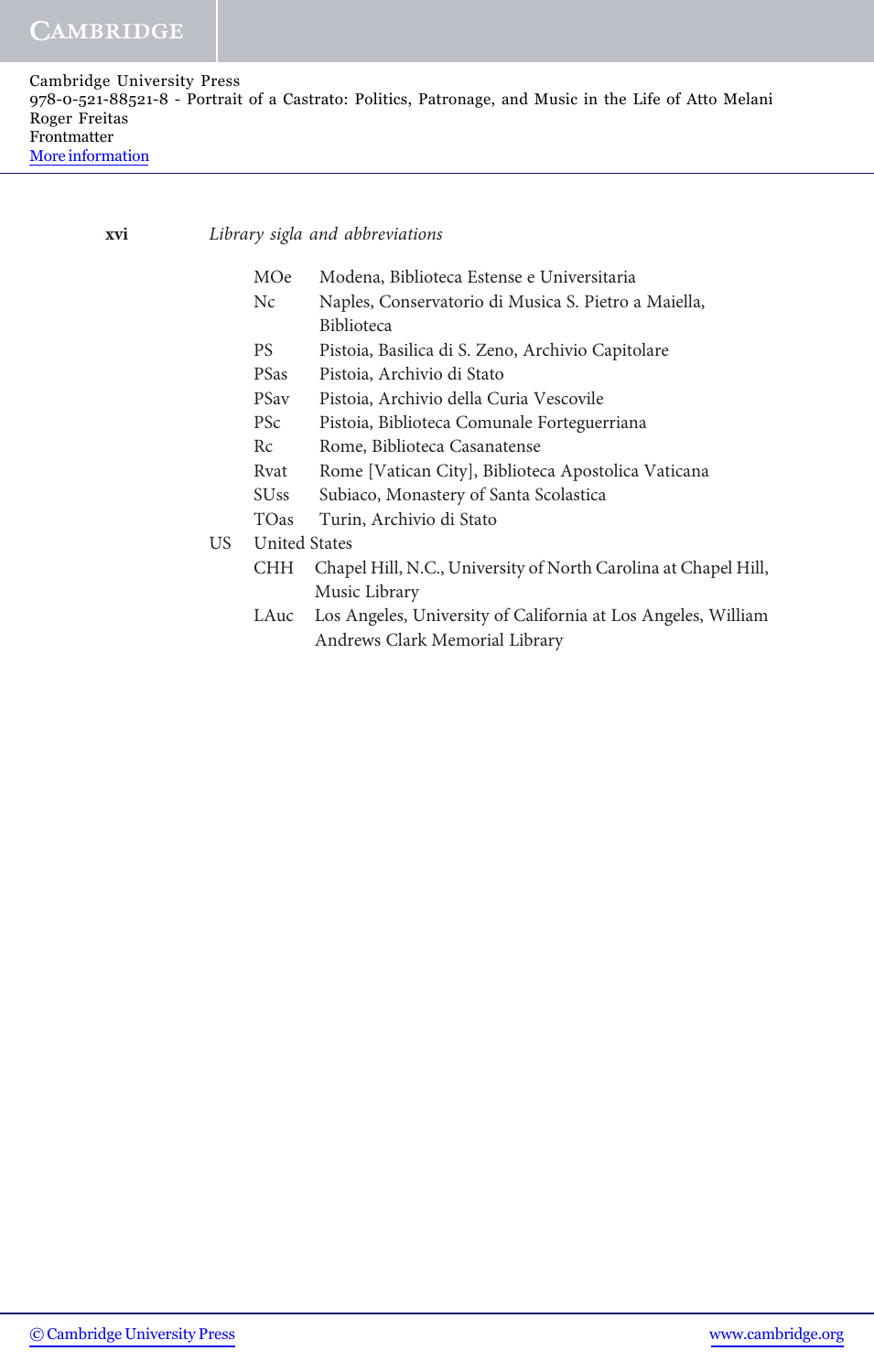### Note on the original texts of translations

Because this project depends so heavily on correspondence, the volume of quoted material is formidable. To avoid bloating the size (and cost) of the published volume, I agreed with Cambridge University Press to place the original language of all translations on a website operated by the Press. The URL for that site is www.cambridge.org/9780521885218. The entries are organized by chapter and then by footnote number. So, for example, to find the original Italian of the passage cited by footnote 15 in chapter 2, one would go to the web page for chapter 2 and then look under note 15.

As readers will quickly discern, I have not modernized the spelling and punctuation of the original-language materials. While I recognize that such updating is standard, especially in Italian, I do not pretend to the necessary text-editing skill, especially for so large and diverse a body of material. The issues go far beyond orthography, and in several cases the actual sense of passages depends on interpretations of the intended words. Instead, I have modified the text only in the following ways: I have tacitly expanded all abbreviations when their meaning was not in doubt (as is usually the case). The only exception has been in the use of honorifics (e.g., S.A.S.ma for Sua Altezza Serenissima), which, for reasons of space, I have left abbreviated. I have converted the sometimes variable use of diacritical marks to modern practice, but I have not altered diacriticals in situations where a modern word has been written as two: for example, I convert "perche" to "perché," but leave "per che" alone. Original punctuation and capitalization have been retained.

Citations of all the letters have been simplified in the body of the text to save space. For each letter, I give the author, addressee, place of origin, and date. This information can then be compared to either Appendix A (for Atto's letters) or Appendix B (for the letters of others), where full bibliographic information is provided.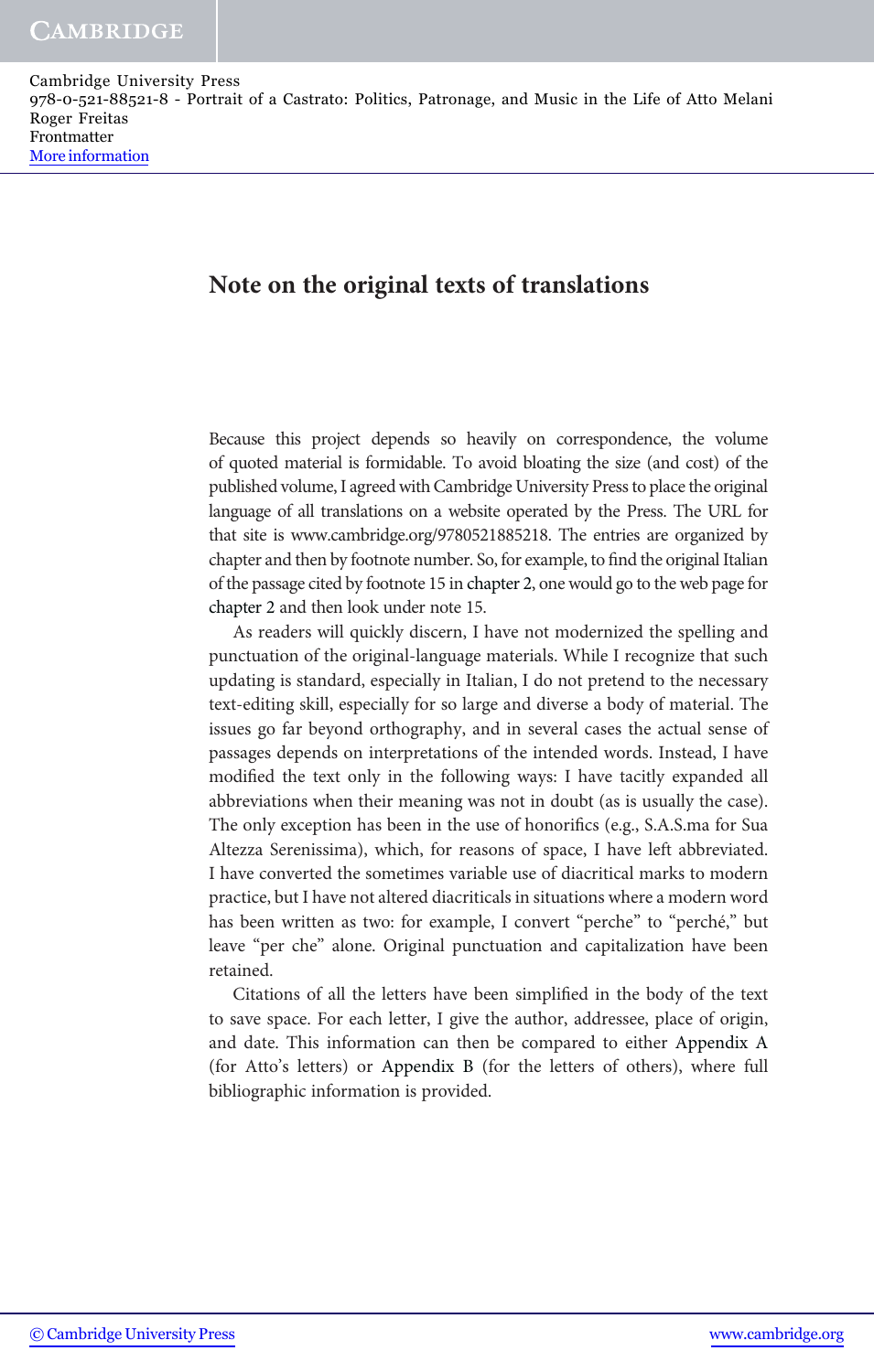## Note on the editing of musical examples

For all of the musical examples and associated texts in this volume (which appear in chapter 6), I have followed the principles I adopted in my edition of Atto Melani's cantatas, published as Atto Melani, Complete Cantatas, Collegium Musicum: Yale University, series 2, vol. 15 (Middleton, Wis.: A-R Editions, 2006). Please see pages 95–97 of that edition for a full statement of the methodology. Fundamentally, the edition follows a "best-text" approach rather than tracing sources back to a theoretical, composerapproved version. The specific procedures used are fairly standard, and so few additional comments are necessary. I do use four types of accidentals: (1) normal accidentals generally render all accidentals present in a source, including those considered redundant by modern standards; (2) accidentals in square brackets correct conflicts between seventeenth-century and modern usage (e.g., regarding the length of time an accidental might apply); (3) small accidentals represent purely editorial suggestions; (4) accidentals in parentheses are purely cautionary. In a slight divergence from my published edition (where brackets were used), I have employed a larger and smaller font in the bass figures to indicate original versus editorial figures, respectively. Finally, all solid slurs are original, while dotted slurs are editorial. Again, the complete edition provides fuller information.

Figures 6.1 and 6.2 present the music of Luigi Rossi and Giacomo Carissimi and so do not stem from my edition, but I have retained the same basic approach. My sources for this music are as follows:

- Figure 6.1 GB Och, Mus. Ms. 949, ff. 49–54; as reproduced in Luigi Rossi, Cantatas by Luigi Rossi c. 1597–1653, vol. I of The Italian Cantata in the Seventeenth Century, ed. Francesco Luisi (New York: Garland, 1986), 5–9.
- Figure 6.2 I Bc, MS X.234; as edited in Robert Rau Holzer, "Music and Poetry in Seventeenth-Century Rome: Settings of the Canzonetta and Cantata Texts of Francesco Balducci, Domenico Benigni, Francesco Melosio, and Antonio Abati" (Ph.D. diss., Univ. of Pennsylvania, 1990), 933–45.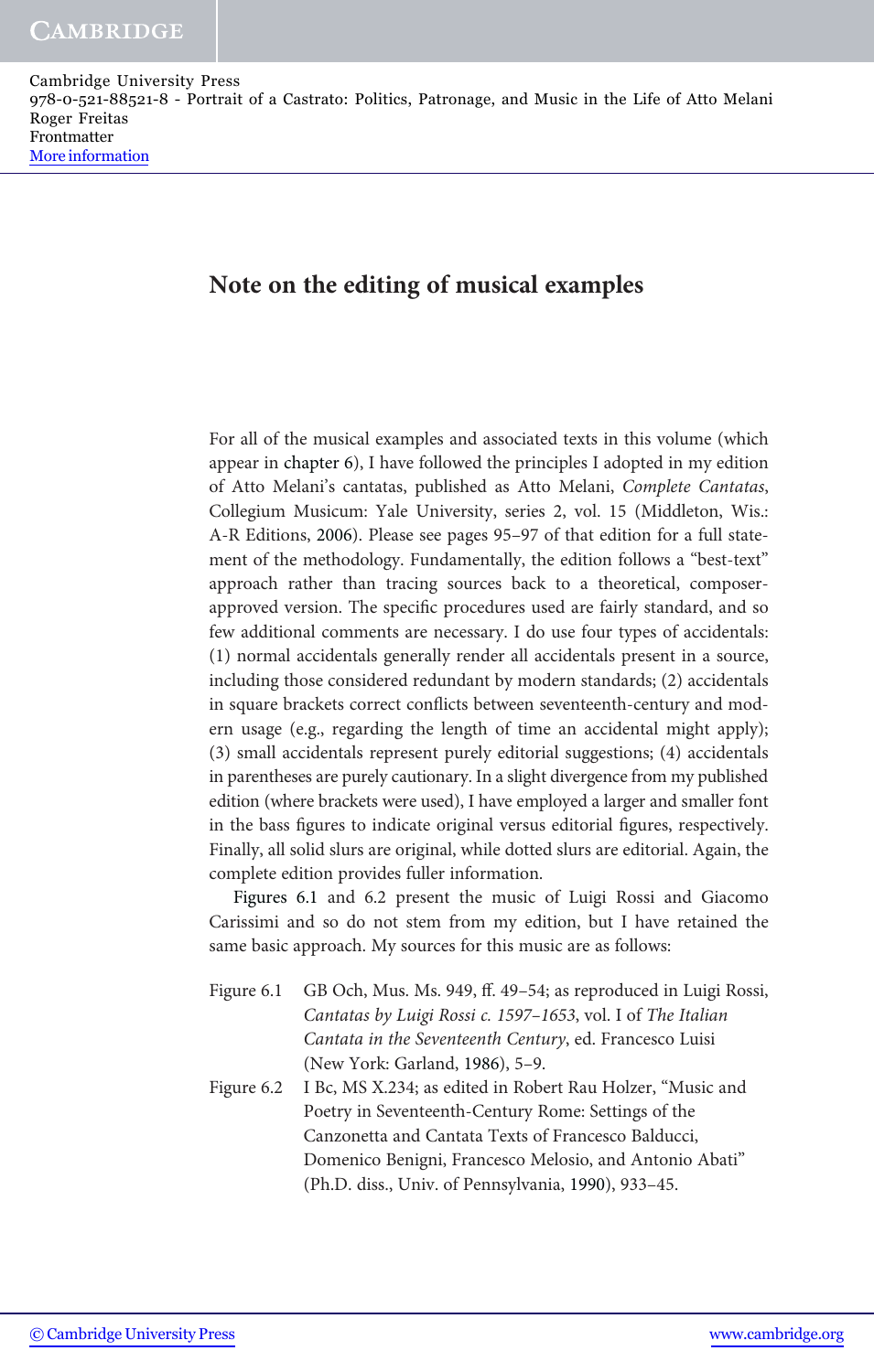# Acknowledgements

So many people have helped me so generously in the long course of this project that I almost hesitate to try to thank them all. But the pleasure of publicly acknowledging my debts is irresistible. This project began life as a dissertation, and so I start by thanking again my advisor and (now happily) friend, Ellen Rosand: her advice and support remain very important to me. One of the advantages in working on a seventeenth-century topic is the generosity that characterizes so many scholars in the field. Right at the beginning of this project, Robert L. Weaver offered me both his encouragement and his many microfilms of Melani music and documents. During my early research trips to Florence, Jean Grundy Fanelli shared much of her experience in the libraries of Tuscany as well as kind hospitality at her home. Over the years, Margaret Murata has offered all sorts of valuable advice and has helped me locate many missing bits of information: her heart must drop every time she finds another of my emails in her inbox with "just a quick question." Beth Glixon has generously notified me whenever she ran across a useful reference in her Venetian archival explorations, and more recently Valeria De Lucca has done the same while scouring the Colonna materials. During his long stays in Italy, my colleague and friend James Leve alerted me to a number of documents he found during his own work and cheerfully looked things up for me. More recently, I want to thank my department chair Patrick Macey for his (very) patient support of my work and his always helpful suggestions. And for assistance in a number of different ways I express my gratitude to Jennifer Brown, Ralph Locke, Kimberlyn Montford, and Massimiliano Sala.

I am especially in the debt of a circle of friends and associates who have offered their advice about translations. Anything worthy about the translations in this book is owed to the help of Mauro Calcagno, Sergio Parussa, Pietro Moretti, Thomas DiPiero, and Timothy Scheie. The remaining shortcomings are mine alone.

For this project, I have depended heavily on the good will and assistance of librarians and archivists, and so I am happy to be able to thank the directors and staffs of the following institutions in which I conducted research; although not all these libraries are represented in the text, the work I did in them was essential: the Archivio di Stato, Biblioteca Nazionale Centrale, and Biblioteca Mediceo-Laurenziana in Florence; the Biblioteca Forteguerriana and Archivio